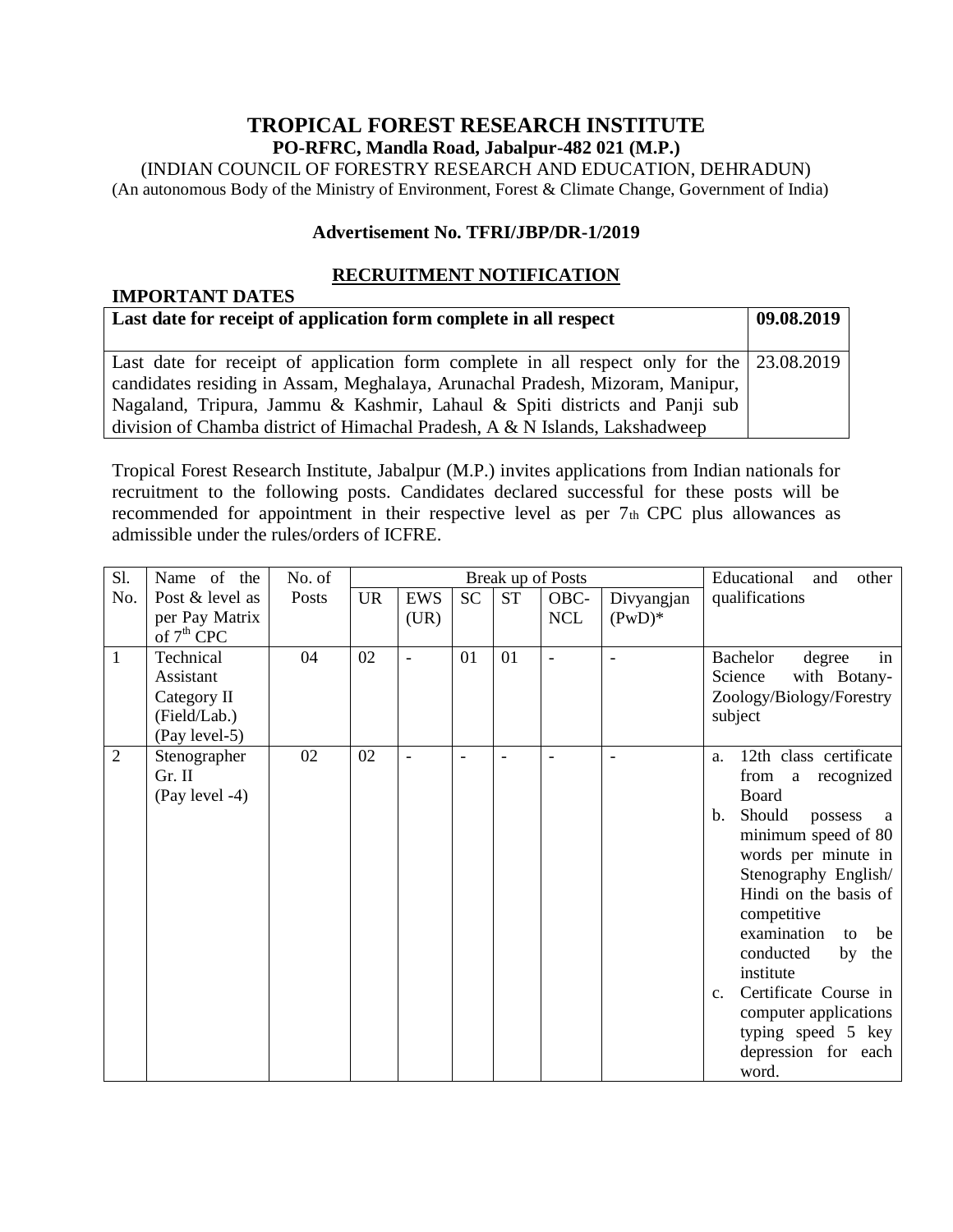| $\mathfrak{Z}$ | Lower               | 10           | 05 |                          | 01                       | 02                       | 02                       | $\overline{a}$           | 12th<br>class<br>(i)            |
|----------------|---------------------|--------------|----|--------------------------|--------------------------|--------------------------|--------------------------|--------------------------|---------------------------------|
|                | Division Clerk      | $(01$ post   |    |                          |                          |                          |                          |                          | certificate<br>from             |
|                | (LDC)               | is           |    |                          |                          |                          |                          |                          | recognized                      |
|                | (Pay level -2)      | reserved     |    |                          |                          |                          |                          |                          | Board.                          |
|                |                     | Ex<br>for    |    |                          |                          |                          |                          |                          | A typing speed of<br>(ii)       |
|                |                     | Service      |    |                          |                          |                          |                          |                          | 30<br>words<br>per              |
|                |                     | men)         |    |                          |                          |                          |                          |                          | minute in English               |
|                |                     |              |    |                          |                          |                          |                          |                          | or 25 words per                 |
|                |                     |              |    |                          |                          |                          |                          |                          | minute in Hindi                 |
|                |                     |              |    |                          |                          |                          |                          |                          | manual<br>on                    |
|                |                     |              |    |                          |                          |                          |                          |                          | typewriter, or                  |
|                |                     |              |    |                          |                          |                          |                          |                          | Typing speed of 35 words        |
|                |                     |              |    |                          |                          |                          |                          |                          | per minute in English or        |
|                |                     |              |    |                          |                          |                          |                          |                          | 30 words per minute in          |
|                |                     |              |    |                          |                          |                          |                          |                          | Hindi on computer.              |
| $\overline{4}$ | Technician          | 03           |    |                          |                          |                          |                          |                          | Matriculation<br>from<br>a      |
|                | (Pay level -2)      |              |    |                          |                          |                          |                          |                          | recognized board with ITI       |
|                | Electrical          |              | 01 | $\overline{\phantom{0}}$ | $\overline{\phantom{a}}$ | $\overline{\phantom{a}}$ | $\overline{a}$           | $\blacksquare$           | certificate<br>relevant<br>in   |
|                |                     |              |    |                          |                          |                          |                          |                          | trade                           |
|                | Plumber             |              | 01 | $\overline{\phantom{a}}$ | $\overline{\phantom{a}}$ | $\frac{1}{2}$            | $\overline{\phantom{a}}$ | $\overline{\phantom{a}}$ | <sub>or</sub>                   |
|                |                     |              |    |                          |                          |                          |                          |                          | Certificate course from a       |
|                | Carpenter           |              | 01 | $\overline{\phantom{a}}$ | $\overline{\phantom{0}}$ | $\overline{a}$           | $\overline{\phantom{0}}$ | $\overline{a}$           | government<br>recognized        |
|                |                     |              |    |                          |                          |                          |                          |                          | institute.                      |
| 5              | Driver              | 02           | 01 | $\overline{a}$           |                          | $\overline{a}$           | 01                       | $\overline{a}$           | Essential:                      |
|                | (Ordinary           |              |    |                          |                          |                          |                          |                          | i.<br>Matriculation             |
|                | Grade)              |              |    |                          |                          |                          |                          |                          | from recognized                 |
|                | (Pay level -2)      |              |    |                          |                          |                          |                          |                          | Board.                          |
|                |                     |              |    |                          |                          |                          |                          |                          | ii.<br>Possession of a          |
|                |                     |              |    |                          |                          |                          |                          |                          | valid<br>driving                |
|                |                     |              |    |                          |                          |                          |                          |                          | license for motor               |
|                |                     |              |    |                          |                          |                          |                          |                          | cars.                           |
|                |                     |              |    |                          |                          |                          |                          |                          | iii.<br>Experience<br>of        |
|                |                     |              |    |                          |                          |                          |                          |                          | driving a motor                 |
|                |                     |              |    |                          |                          |                          |                          |                          | car for three years             |
|                |                     |              |    |                          |                          |                          |                          |                          | or more.                        |
|                |                     |              |    |                          |                          |                          |                          |                          | Desirable: Knowledge of         |
|                |                     |              |    |                          |                          |                          |                          |                          | motor mechanism<br>(the         |
|                |                     |              |    |                          |                          |                          |                          |                          | candidate should be able        |
|                |                     |              |    |                          |                          |                          |                          |                          | to remove minor defects         |
|                |                     |              |    |                          |                          |                          |                          |                          | in vehicles)                    |
| 6              | <b>Forest Guard</b> | 02           | 02 |                          | $\overline{\phantom{0}}$ |                          |                          | $\overline{\phantom{a}}$ | Essential:                      |
|                | $(Pay level -1)$    |              |    |                          |                          |                          |                          |                          | 10th<br>Pass<br>from<br>a.      |
|                |                     |              |    |                          |                          |                          |                          |                          | Government                      |
|                |                     |              |    |                          |                          |                          |                          |                          | recognized Board                |
|                |                     |              |    |                          |                          |                          |                          |                          | Certificate<br>Fire<br>in<br>b. |
|                |                     |              |    |                          |                          |                          |                          |                          | Fighting                        |
|                |                     |              |    |                          |                          |                          |                          |                          | Desirable:                      |
|                |                     |              |    |                          |                          |                          |                          |                          | Home Guard training<br>a.       |
|                |                     |              |    |                          |                          |                          |                          |                          | b. Experience<br>in             |
|                |                     |              |    |                          |                          |                          |                          |                          | relevant trade                  |
| $\overline{7}$ | Multi Tasking       | 13           | 08 | 01#                      | $\overline{\phantom{a}}$ |                          | 04                       | $\overline{\phantom{a}}$ | Essential:                      |
|                | Staff (MTS)         | (01)<br>post |    |                          |                          |                          |                          |                          | 10th<br>standard<br>pass        |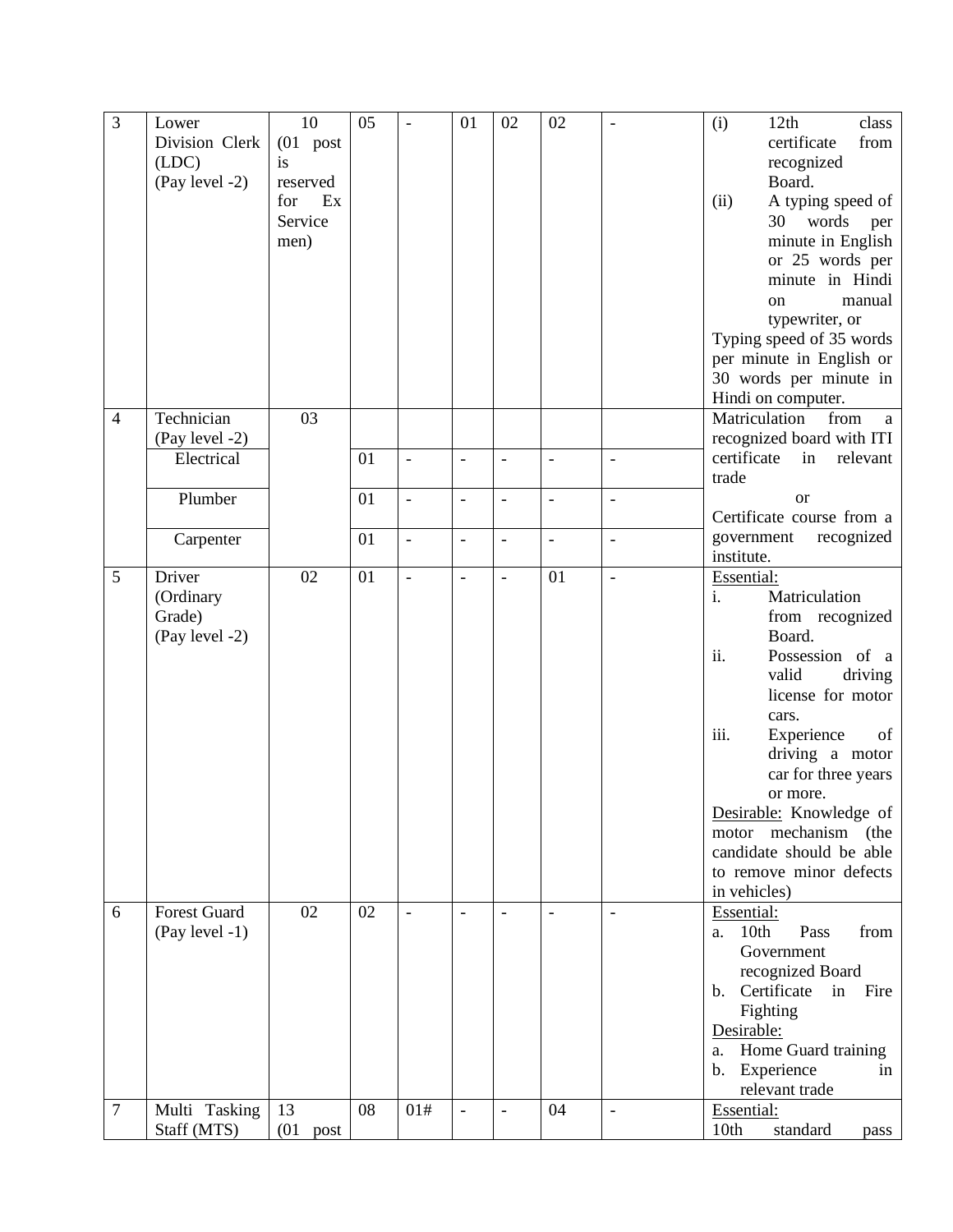| $(Pay level -1)$ | 1S        |  |  |  | certificate             |               | from     |
|------------------|-----------|--|--|--|-------------------------|---------------|----------|
|                  | reserved  |  |  |  | recognized board/school |               |          |
|                  | for       |  |  |  | Desirable:              |               |          |
|                  | Divyang   |  |  |  | years                   | <sub>or</sub> | more     |
|                  | -Jan      |  |  |  | experience              | in            | relevant |
|                  | $(PwD)^*$ |  |  |  | trade                   |               |          |
|                  | except    |  |  |  |                         |               |          |
|                  | VH        |  |  |  |                         |               |          |

Abbreviation: SC – Scheduled Castes, ST – Scheduled Tribes, OBC-NCL – Other Backward Classes (non creamy layer), UR – Unreserved, Diwyang/PWD – Persons with Disabilities, OH – Orthopedically Handicapped, VH – Visually Impaired

*(\*)One Post of Multi Tasking Staff is reserved/earmarked for Diyvangjan (PwD) under Orthopaedically Handicapped (OH) category out of total 13 posts on merit basis from unreserved/reserved category.*

*(#) The appointment against EWS category shall be provisional and is subject to the Income and Asset certificate being verified through the proper channels and if the verification reveals that the claim to belong to EWS is fake/false the services will be terminated forthwith without assigning any further reasons and without prejudice to such further action as may be taken under the provisions of the Indian Penal Code for production of fake/false certificate. The Income and Asset Certificate issued by any one of the authorities mentioned in the prescribed format shall only be accepted as proof of candidate's claim as belonging to EWS.*

In case the qualifying degree/certificate (Higher Secondary or 10+2) carries a Grade Point Average (GPA) system, instead of Percentage system, the duly certified conversion system prescribed by the educational institution must be submitted.

The Director, TFRI reserves the right to increase or decrease the posts or not to fill any or all the advertised posts without assigning any reasons.

# **3. AGE LIMIT**

The candidate must have attained the minimum age but not more than the maximum age limit as given below on the closing date for application i.e. **09.08.2019**

| Post                     | Minimum age | Maximuum age     | Admissible relaxations in upper age limit                                                                   |
|--------------------------|-------------|------------------|-------------------------------------------------------------------------------------------------------------|
|                          | on closing  | limit on closing |                                                                                                             |
|                          | date of     | date of          |                                                                                                             |
|                          | application | application      |                                                                                                             |
| Technical<br>Assistant   | 21 years    | 30 years         | Age relaxation up to five years will be allowed for<br>departmental candidates. Relaxable<br>for<br>the     |
|                          |             |                  | Government servants in accordance with the                                                                  |
| Stenographer<br>Grade-II | 18 years    | 27 years         | instructions or orders issued by the Govt. of India.<br>The upper age is relaxable for candidates belonging |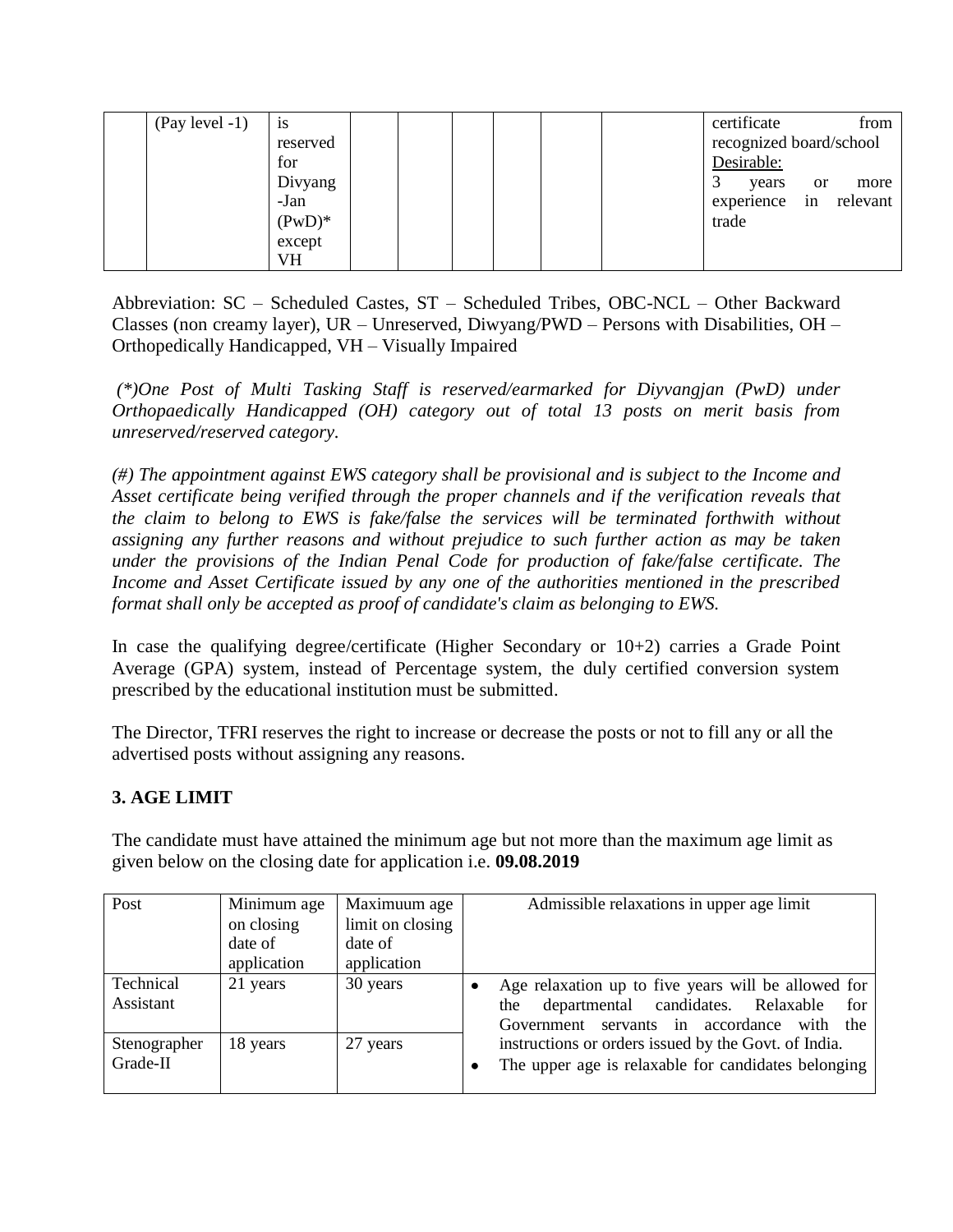| Lower               | 18 years | 27 years | SC/ST/OBC/Divyang-PwD/Ex-servicemen<br>to                 |
|---------------------|----------|----------|-----------------------------------------------------------|
| Division            |          |          | categories as per guidelines of the Government of         |
| Clerk               |          |          | India subject to production of prescribed certificate     |
|                     |          |          | from the Competent Authority.                             |
| Technician          | 18 years | 30 years | The upper age limit is relaxed by 5 years for SC/ST,<br>٠ |
|                     |          |          | 3 years for OBC-NCL, 10 years for Divyang (PWD-           |
|                     |          |          | General), 13 years for Divyang (PWD-OBC) and 15           |
| Driver              | 18 years | 27 years | years for Divyang (PWD-SC/ST) candidates.                 |
| (Ordinary           |          |          | Age relaxation will be provided as, Ex-Servicemen         |
| Grade)              |          |          | $(UR) - 03$ years, Ex-Servicemen $(OBC) - 06$ years,      |
| <b>Forest Guard</b> | 18 years | 27 years | Ex-Servicemen $(SC/ST) - 08$ years. Relaxation will       |
|                     |          |          | be after deduction of the military service rendered       |
|                     |          |          | from the actual age as on the closing date for receipt    |
| <b>MTS</b>          | 18 years | 27 years | of application.                                           |
|                     |          |          | No age relaxation will be allowed to SC/ST/OBC            |
|                     |          |          | candidates applying against the unreserved posts. (as     |
|                     |          |          | per GoI order No.36011/1/98/Estt(Res.) dated              |
|                     |          |          | 01.07.1998                                                |

OBC candidates whose caste is not listed in Central List (as available on National Commission for Backward Classes website www.ncbc.nic.in) and who are not covered under the provisions as applicable to OBC-Non Creamy Layer (NCL) candidates, shall be treated as General Category candidates for all purposes. Accordingly, OBC Candidates not belonging to OBC Non-Creamy Layer shall indicate their category as 'General'.

## **4. APPLICATION FEE:**

- (i) Male candidates belonging to Uneserved/EWS and OBC categories are required to pay Application fee Rs. 500/- (Rupees Five hundred only) in the form of a crossed demand draft of a Nationalized Bank drawn in favor of **"Director, TFRI"** payable at "**Jabalpur"**
- (ii) No fee to be paid by SC/ST/Divyang/PWD/Female/Ex Servicemen candidate.
- (iii) Application without the prescribed fee will not be considered and summarily rejected.
- (iv) Fee once paid by the candidate will not be refunded in any circumstances.

| S.           | <b>Category of Candidate</b>                                 | <b>Application</b> |
|--------------|--------------------------------------------------------------|--------------------|
| No.          |                                                              | Fee                |
|              | Unreserved (UR)/ EWS                                         | $Rs. 500/-$        |
|              | Other Backward Class (OBC-NCL)                               | $Rs. 500/-$        |
| $\mathbf{c}$ | Scheduled Caste (SC)/ Scheduled Tribe (ST)/ Divyang/Women/Ex | NIL                |
|              | Serviceman                                                   |                    |

# **5. CENTRE FOR WRITTEN EXAMINATION**

The written examination will be held at **Jabalpur (M.P.).** Name of the centre will be given in admit cards. The candidates will have to make their own arrangements for travel and stay for the examination. The Director, TFRI, Jabalpur shall have the authority to cancel/change any examination centre without assigning any reason thereof.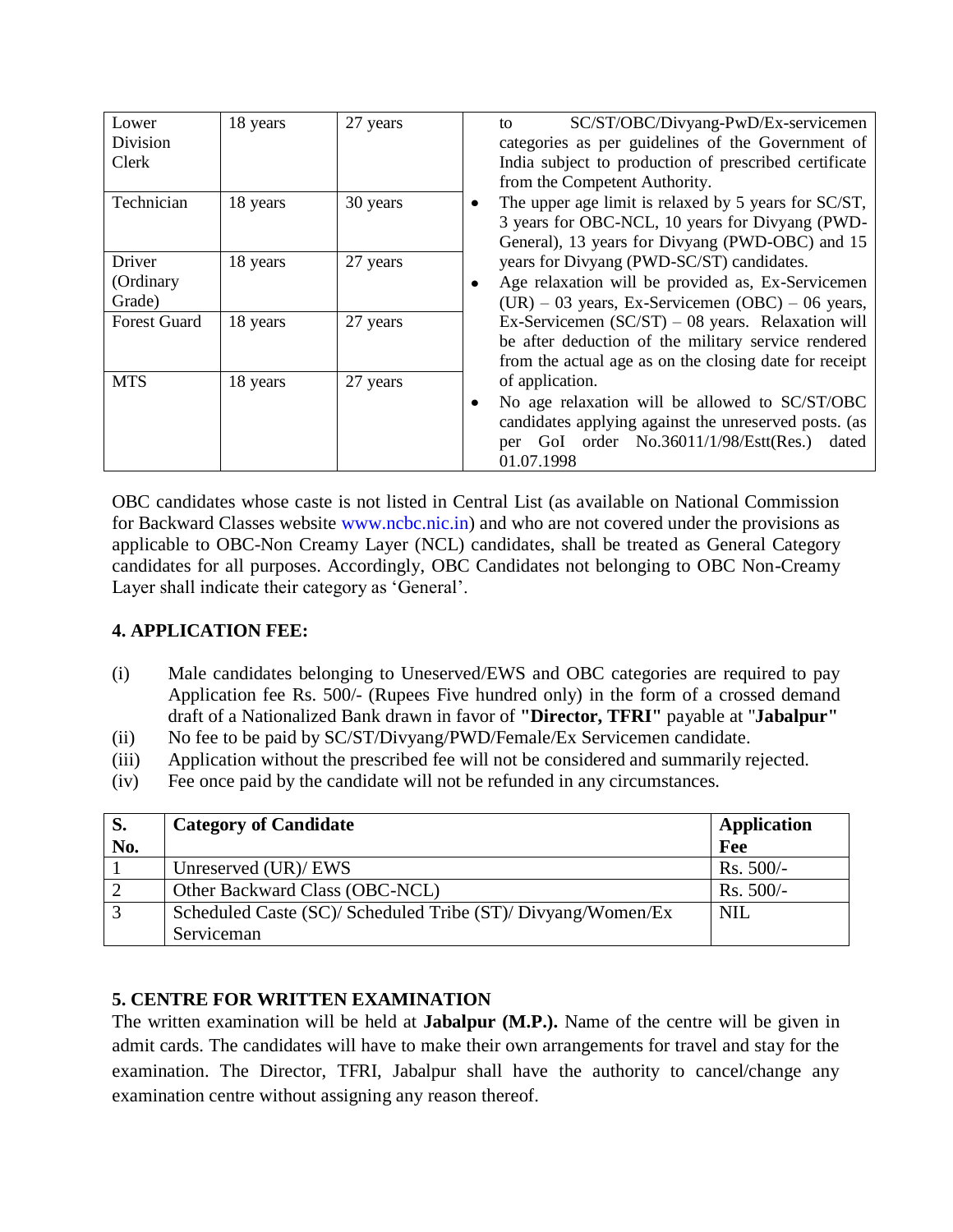## **6. NATIONALITY**

Only Indian citizens are eligible to apply.

## **7. PLAN OF EXAMINATION**

A competitive written examination will be conducted. Typing proficiency/skill test for the post of Stenographer and LDC, Driving test for the post of Driver, Physical standard test for the post of Forest Guard and Trade test in respective discipline for the post of Technician will be conducted for the candidates shortlisted in 1:5 ratios on the basis of merit of written examination.

**Written Examination:-** The written examination will be conducted for all the posts either on the same date or on different dates through OMR. The question paper (bilingual – in English and Hindi) will have total 100 multiple choice questions (MCQ) carrying Maximum Marks as 400, detailed as below: -

| Post                | <b>Particulars</b> | No. of           | Max.         | <b>Duration</b> | <b>Marking/Negative Marking</b> |
|---------------------|--------------------|------------------|--------------|-----------------|---------------------------------|
|                     | of Question        | <b>Questions</b> | <b>Marks</b> | of exam.        |                                 |
|                     | Paper              |                  |              |                 |                                 |
| Technical           | <b>MCQ</b>         | 100              | 400          | 03.00           | Each question will carry 04     |
| Assistant           |                    |                  |              | Hours           |                                 |
| Stenographer        | <b>MCO</b>         | 100              | 400          | 02.00           | marks. 04 (four) marks will     |
| Gr.II               |                    |                  |              | Hours           | be awarded for each correct     |
| <b>LDC</b>          | <b>MCQ</b>         | 100              | 400          | 02.00           | whereas,<br>$01$ (one)          |
|                     |                    |                  |              | Hours           | answer.                         |
| Technician          | <b>MCO</b>         | 100              | 400          | 03.00           | mark will be deducted for       |
|                     |                    |                  |              | Hours           | each wrong answer in written    |
| Driver              | <b>MCO</b>         | 100              | 400          | 02.00           |                                 |
| (Ordinary           |                    |                  |              | Hours           | examination.                    |
| Grade)              |                    |                  |              |                 |                                 |
| <b>Forest Guard</b> | <b>MCO</b>         | 100              | 400          | 02.00           |                                 |
|                     |                    |                  |              | Hours           |                                 |
| <b>MTS</b>          | <b>MCO</b>         | 100              | 400          | 02.00           |                                 |
|                     |                    |                  |              | Hours           |                                 |

Minimum qualifying marks required in written examination: -

| <b>Category of candidate</b>   | Minimum qualifying marks |
|--------------------------------|--------------------------|
| General (UR)/ General (EWS)    | 50%                      |
| <b>OBC-NCL</b>                 | 45%                      |
| SC/ST/Divyangjan/Ex-serviceman | 40%                      |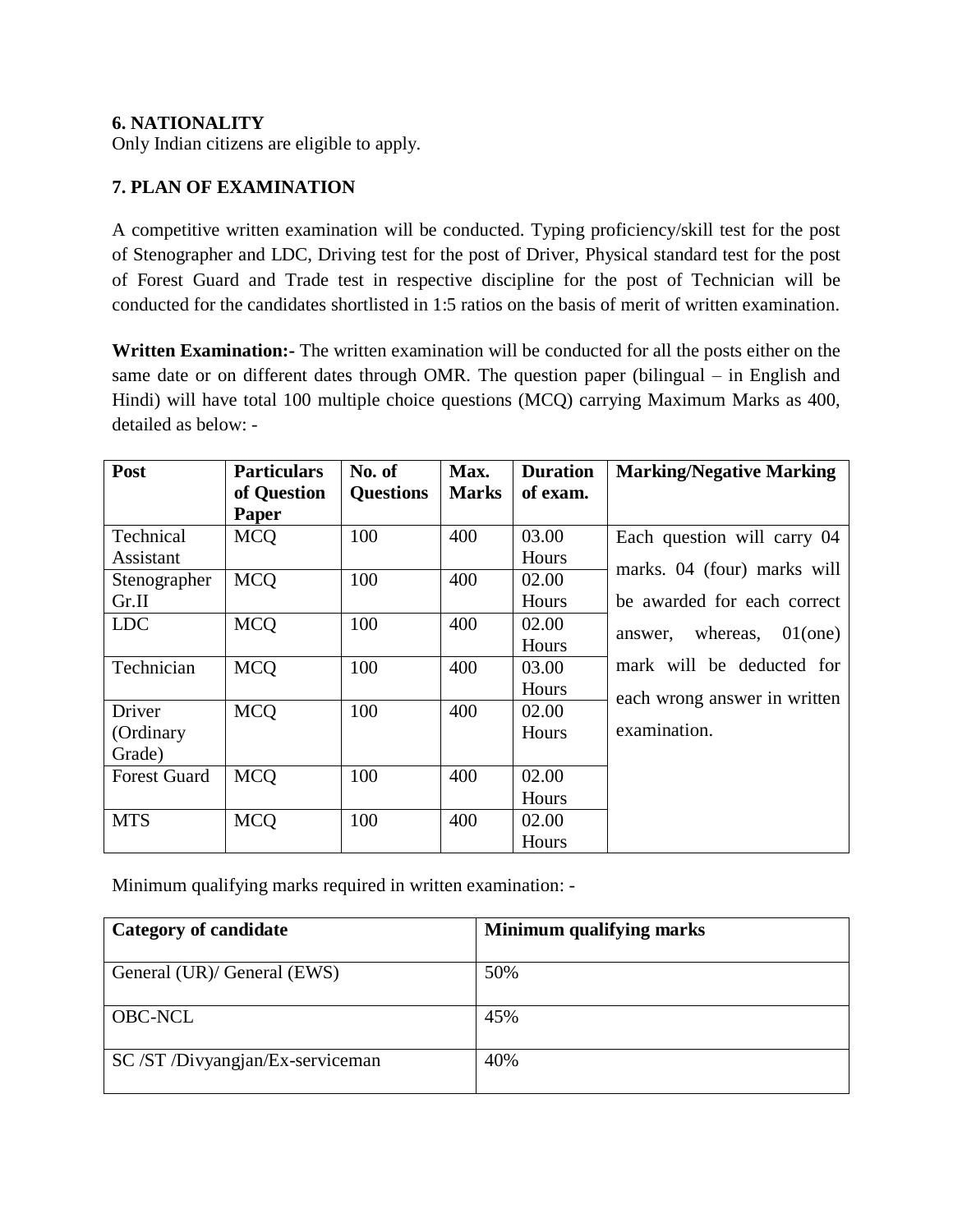### **Date and Time of written examination:**

To be intimated later on the website [http://tfri.icfre.gov.in](http://tfri.icfre.gov.in/)

**Skill/Proficiency Test:** Candidates qualified in written examination for the post of Stenographer Gr. II, Lower Division Clerk, Driver, Forest Guard and Technician, will be called for the following skill/physical test on the basis of merit of written examination in a ratio of 1:5

| <b>Stenographer Grade II:</b> | Minimum speed of 80 words per minute in Stenography<br>English/Hindi. Typing speed 5 key depression for each word on<br>Computer.                                                                            |
|-------------------------------|--------------------------------------------------------------------------------------------------------------------------------------------------------------------------------------------------------------|
| <b>Lower Division Clerk:</b>  | Typing speed of 30 words per minute in English or 25 words per<br>minute in Hindi on manual typewriter, or typing speed of 35 words<br>per minute in English or 30 words per minute in Hindi on<br>computer. |
|                               | <b>Driver (Ordinary Grade):</b> Driving test including knowledge of motor mechanism (minor<br>defects), traffic rules and signals.                                                                           |

### **Forest Guard:**

| For Male Candidates           | For Female Candidates         |
|-------------------------------|-------------------------------|
| Walk: $25$ Km in 04 hrs       | Walk: 14 Km in 04 hrs         |
| Height: Minimum 165cm         | Height: Minimum 150cm         |
| Chest: Without expansion-79cm | Chest: Without expansion-74cm |
| With expansion -84cm          | With expansion-79cm           |

**Technician:** Test in relevant trade (Electrical/Carpenter/Plumber)

## **8. SELECTION PROCEDURE**

**(i)** The candidates will be shortlisted on the basis of merit of written examination subject to minimum qualifying marks. The decision of the Institute on short-listing will be final and the Institute will not entertain any correspondence in this regard. Typing proficiency test, Physical standard test, Driving test, Trade test for the relevant posts will be qualifying and with minimum 50% marks (wherever marking). In case candidate failed to qualify the relevant test though he/she in merit of written examination will not be selected for the post.

**(ii)** The candidates shortlisted for skill/proficiency test/selection will have to produce original as well as self attested photocopies of their certificates related to age proof, caste, educational qualifications, Divyang, EWS certificates etc. at the time of test/prior to appointment for verification. In case the certificate is in a local vernacular language, its English translation duly attested by a Notary/Gazetted Officer should also be produced. All eligibility certificates must be issued by the competent authorities before the closing date of application.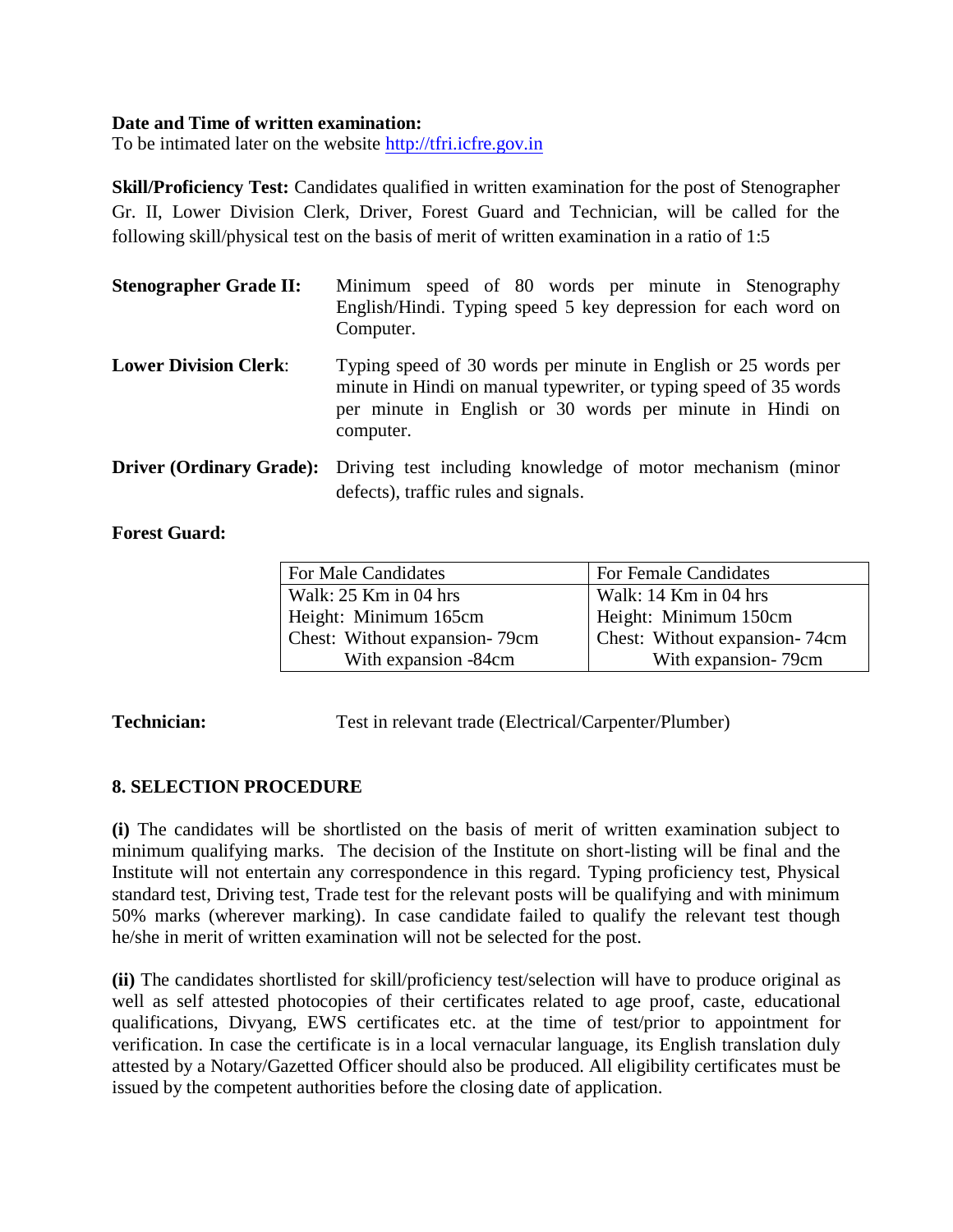### **(iii) Rules for Tie-Breaker**

Wherever two or more candidates have secured equal aggregate marks in written examination, the merit of the candidates shall be determined by applying the following Tie-Breaker Rules in order, till the tie is resolved: -

- (i) Date of Birth, with older candidate placed higher
- (ii) Alphabetical order in which the first names of the candidate appear.

### **(iv) Other instructions**

- a) Question paper will be bi-lingual (in English and Hindi). In case of discrepancy in interpretation English version of the question will be treated as correct and final.
- b) Under no circumstances candidates will be allowed the help of a scribe for the examination.
- c) There is no provision of re-evaluation of the answer script and therefore, no request for reevaluation of the answer script will be entertained. The Institute will not enter into any correspondence in this regard.
- d) During the written examination, candidates are required to bring one original photo ID like PAN Card, Voter ID, Adhaar Card, Driving License, Bank Passbook with photograph/ valid recent Identity Card issued by a recognized college/university/ Employee ID.
- e) Mobiles and other electronic gadgets are not allowed in the examination hall during the written examination. In case a candidate is found carrying any electronic gadget inside the examination hall, he/she will be handed over to the police and his/her candidature shall be cancelled.
- f) Candidature of a candidate found involved in any unfair practice or copying by any means in the examination hall shall be cancelled.
- g) **The candidates belonging to EWS category are required to submit EWS Certificate while filling the application form.**
- h) All candidates whether in Government service or in Government owned organizations, should submit their applications through proper channel.
- i) Mere submission of the Application Form and/or qualifying written examination does not ensure selection. If on verification at any later stage, it is found that a candidate does not fulfil any of the eligibility condition(s) or has given wrong/incorrect/misleading/false information, his/her candidature will be cancelled/rejected and fee paid will be forfeited, including any other action as deemed fit by the Council.
- **9. PLACE OF POSTING:** The candidates selected against the posts will be posted at TFRI, Jabalpur or its centre FRC-SD, Chhindwara. However, all posts carry liability to serve any of the Institutes/centers under ICFRE within India.

### **10. GENERAL INSTRUCTIONS**

- i. Mere fulfilling of the minimum qualification and experience requirements shall not vest any right in the candidate for being called for written examination.
- ii. Eligible candidates fulfilling required conditions will be called for written examination. Short-listed candidates for all the posts will be informed the Date, Time and venue for written examination separately. The decision of the Director, TFRI, Jabalpur on shortlisting will be final and no correspondence will be entertained in this regard.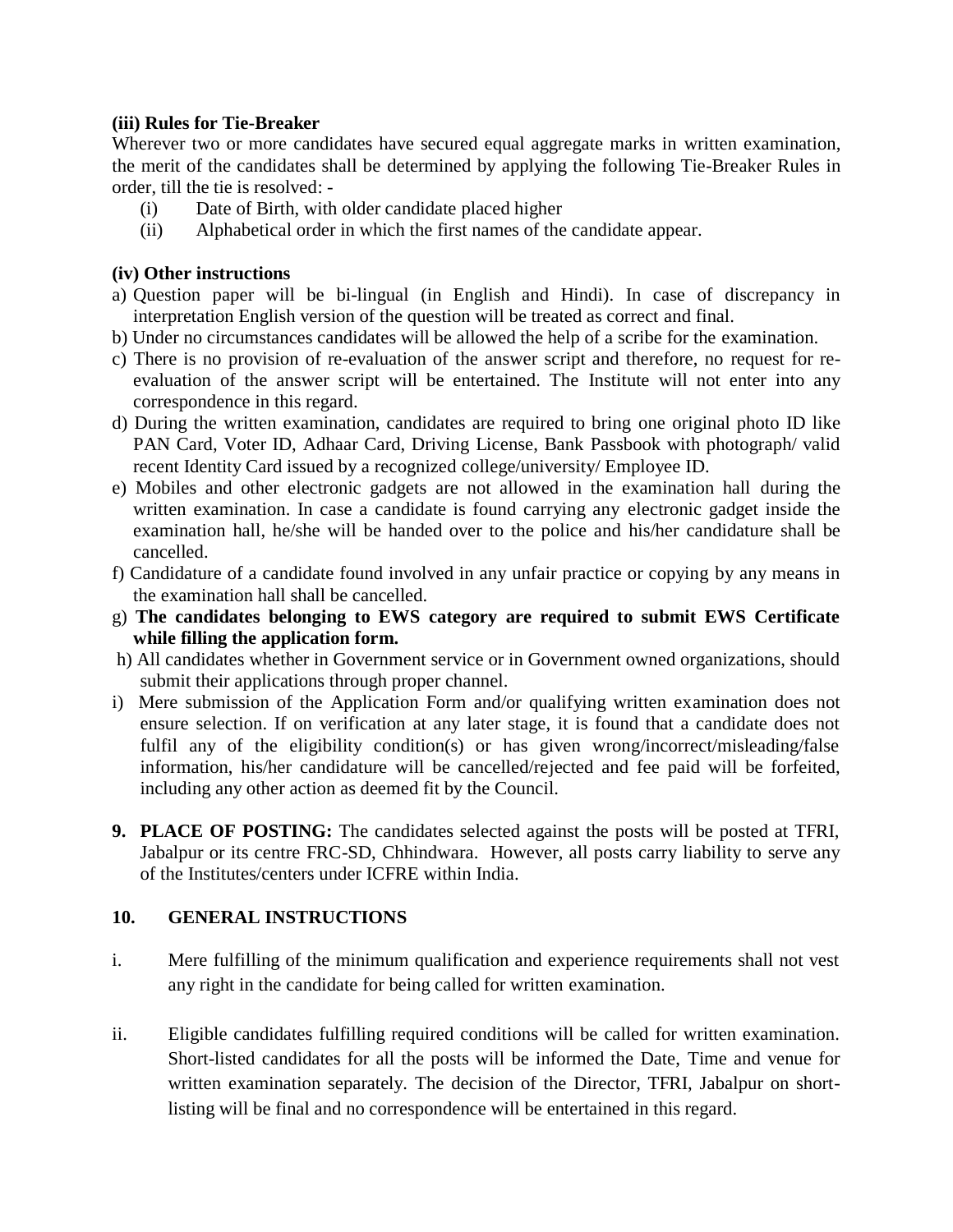- iii. Any canvassing by or on behalf of the candidates or to bring political or other outside influence with regard to selection/ recruitment shall be a disqualification.
- iv. If a candidate **wishes to apply for more than one post**, he/she should submit separate application with required fee, copy of testimonials etc. Application for more than one post in a single application will not be entertained.
- v. The Envelope containing the application should be super scribed as "**Application for the post of** ………………………………………". The envelops without superscription of the post applied will not be entertained for further scrutiny.
- vi. Govt. servants applying for the above posts should forward their application "Through proper channel" and should enclose "**No Objection Certificate**" obtained (Annexure-4) from their Appointing Authority. They may send an advance copy of the application by the due date, if so desire. The forwarding authority should ensure that in the event of selection of the official, he should be in a position to relieve/spare the official within the time specified in the offer of appointment.
- vii. The application duly completed in all respects shall be submitted along with the self attested photocopies of certificates of educational and technical qualification, age proof, claim of belonging to SC/ST/OBC/PwD/EWS/Ex-servicemen category, experience etc. In case the certificate is in a local vernacular language, its English translation should be submitted.
- viii. Apart from affixing one photograph on the application form, the candidates are required to enclose **Two additional and identical photographs separately** along with the application form, duly stapled on the first page of the filled in application form, with their name written in capital letters and name of the post on the back side of the photographs.
- ix. Interested/eligible candidates may submit their applications to **"The Director, Tropical Forest Research Institute, P.O.-R.F.R.C., Mandla Road, Jabalpur – 482 021 (M.P.)**  so as to reach **on or before 09/08/2019** which would also be the crucial date for determining the age limit. Application received after due date, unsigned applications, incomplete applications will not be entertained under any circumstances. This Institute shall not be responsible for any postal delay or loss during the postal transit.

For candidates residing in Assam, Meghalaya, Arunachal Pradesh, Mizoram, Manipur, Nagaland, Tripura, Jammu & Kashmir, Lahaul & Spiti districts and Panji sub division of Chamba district of Himachal Pradesh, A & N Islands, Lakshadweep, the last date of receipt of application is 23/08/2019.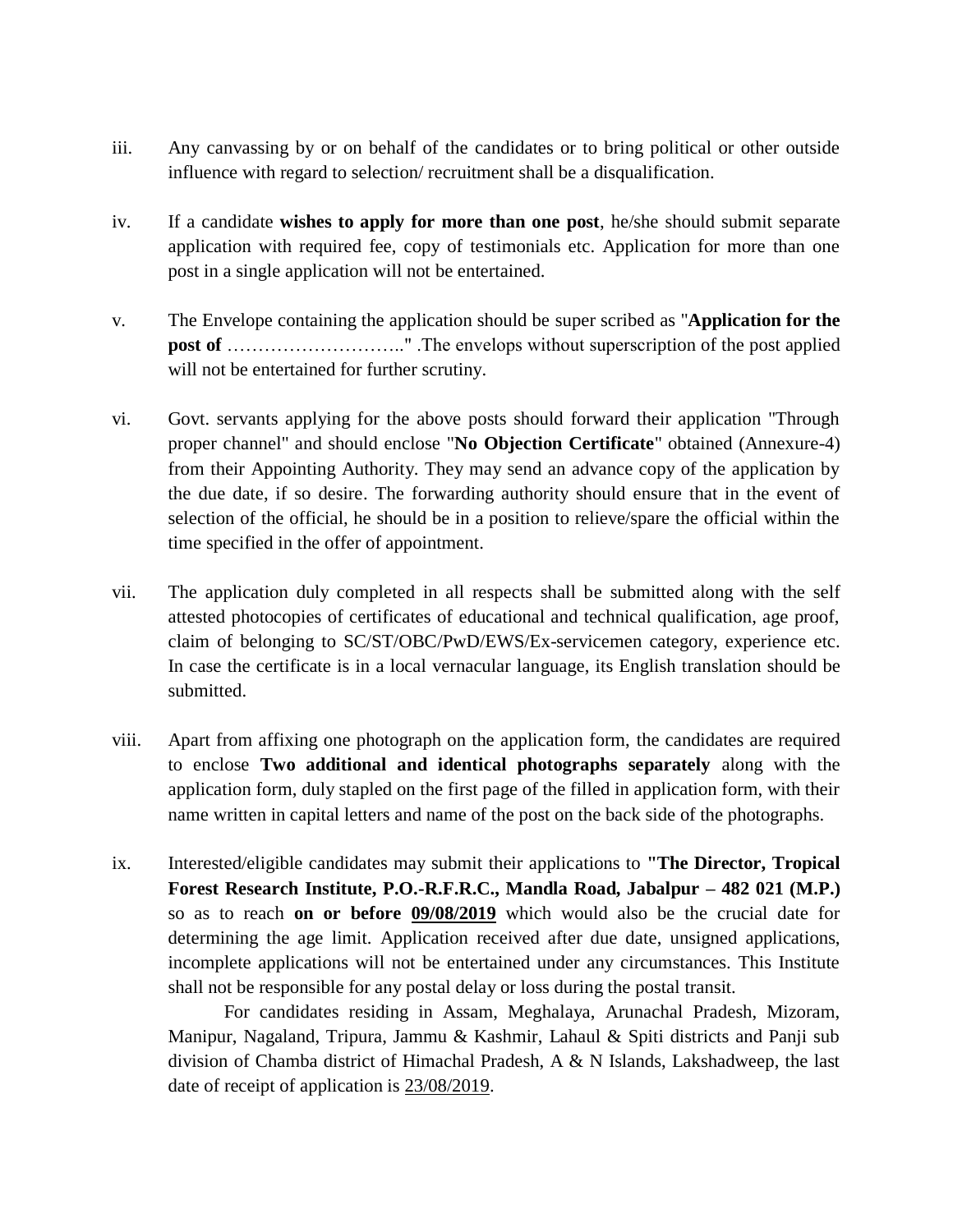- x. The candidates selected through direct recruitment will be governed by the provisions of the New Pension Scheme introduced by the Govt. of India w.e.f. 01-01-2004.
- xi. No correspondence and interim enquiries will be entertained in any manner.
- xii. Posts are temporary but likely to continue. Number of posts mentioned in the advertisement may decrease or increase.
- xiii. The Director, T.F.R.I., Jabalpur reserves the right to fill or not to fill any or all the advertised posts without assigning any reason.
- xiv. Legal disputes, if any, shall be subject to the jurisdiction of the Competent Court at Jabalpur, Madhya Pradesh.
- xv. The candidate must note that if his/her ineligibility is detected at any stage before or after the written examination, the conditions prescribed in the rules and instructions given in the advertisement or any other information/documents called for at any stage are not complied within the time specified therein, his/her candidature will be liable for cancellation. The Institute will not be responsible for cancellation on this account.
- xvi. **Admit Cards will be dispatched to the candidates by ordinary post**. List of candidates for written examination along with their roll number and a sample copy of the admit card will also be available on the Institute website. In case of non receipt of admit card to those candidates whose names appear in the list, can download admit card, fill the name, roll number, post applied, centre etc. and affix a recent photograph to produce at the examination centre for permission to appear in written examination.
- xvii. All the important notices regarding recruitment will appear on the Institute's website [\(http://tfri.icfre.gov.in](http://tfri.icfre.gov.in/) ). Candidates are advised to visit the website regularly for updates.
- xviii. Last date for receipt of application form i.e. 09.08.2019 is the crucial date for age calculation.
- xix. Based on the merit, the candidates belonging to reserved categories i.e. SC/ST/OBC/EWS are also eligible to be considered against the un-reserved vacancies, if no relaxation in age and no relaxation in qualifying marks in written examination has been availed by such reserved category candidates. If any concession in age and relaxation in qualifying standard is availed, such candidates will be eligible for consideration only against vacancies reserved for them.